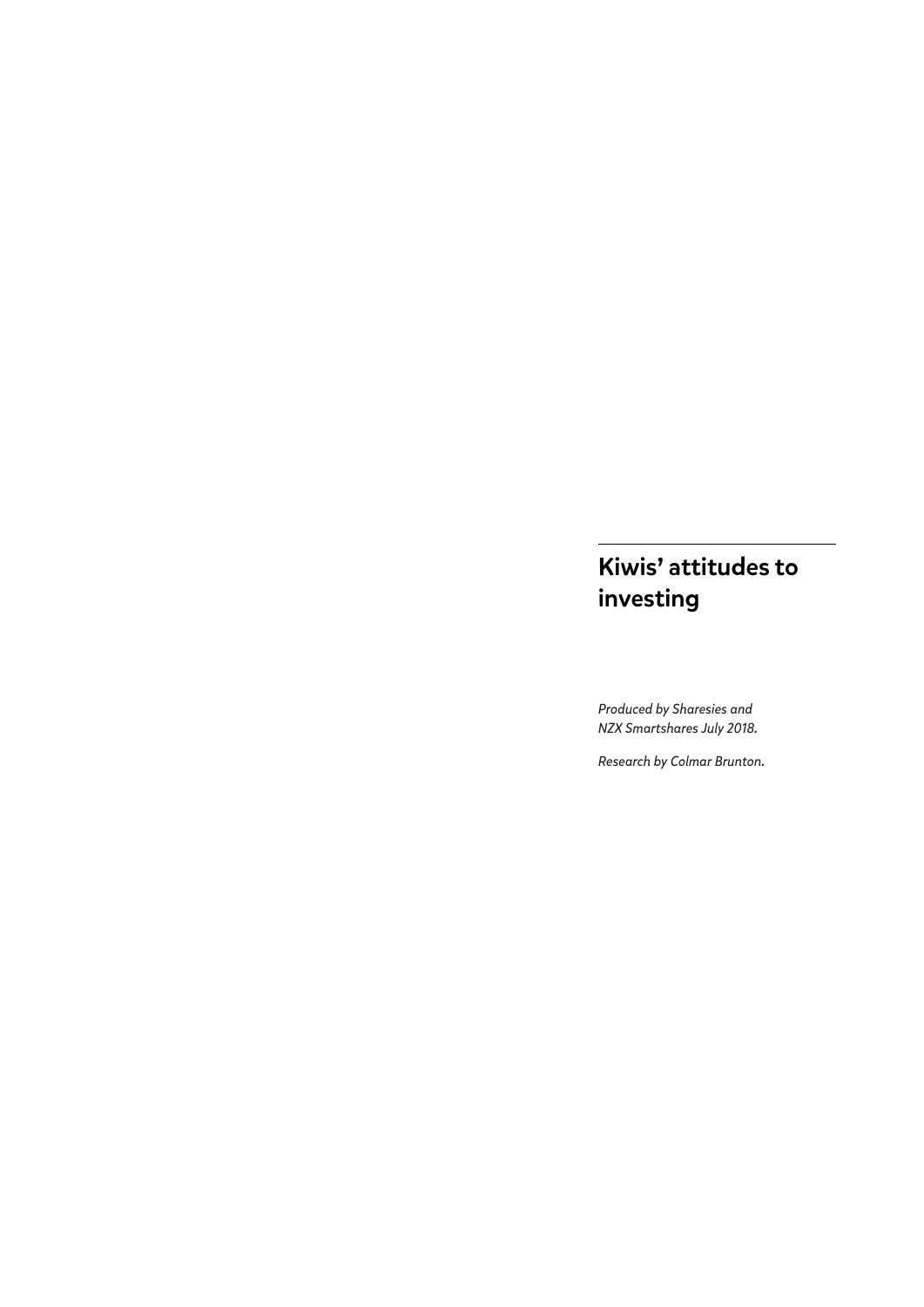Sharesies and Smartshares joined together to understand New Zealanders' attitudes towards investing.



## Sharesies

Sharesies is an online platform the makes it more accessible to invest. We believe everyone deserves the opportunity to grow their wealth—no matter how much money they have.

Our goal is for all New Zealanders to know that investing is accessible to them, and to create a generation of motivated and confident investors.

We're excited to learn more and share insights about how Kiwis currently feel about investing.



## NZX Smartshares

NZX Smartshares is New Zealand's main provider of Exchange Traded Funds (ETFs), where with one purchase you get an investment in a range of shares.

Smartshares is always wanting to better understand New Zealanders' attitudes to investing so we can offer ETFs that appeal to a wider audience.

So, we have teamed up with Sharesies to better understand the broader public's attitude to shares and investing in general. We'll use the findings from this research to inform our product offering and communications with investors.

Here's what we found…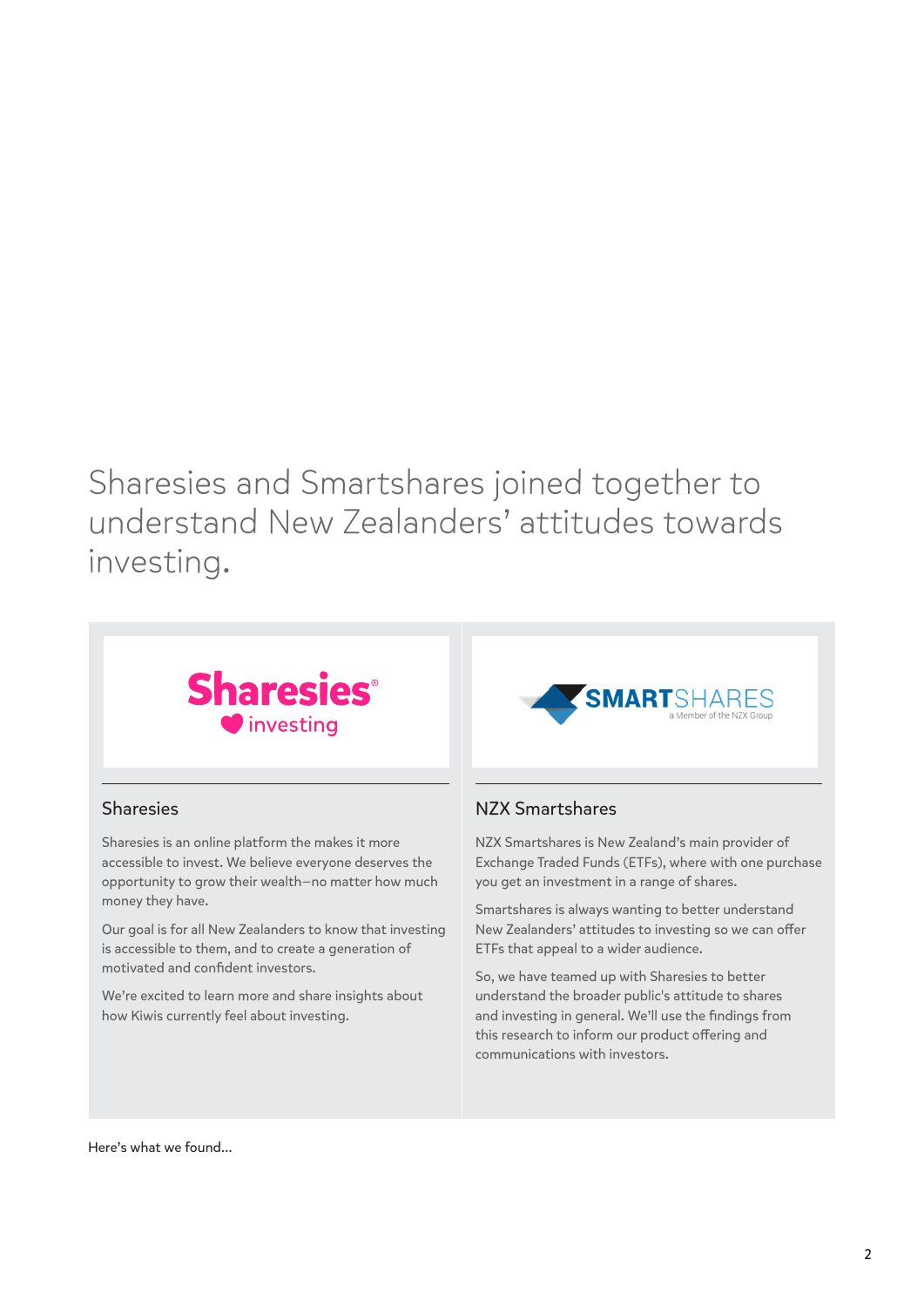# Attitudes towards money

While the majority of New Zealanders feel confident managing their money (69%), in control of their spending (71%), and plan for the future (73%), not everyone feels they have enough money to live the life they want (35%).

Money can be a source of guilt and stress for a lot of people (41%). Younger age groups (18–24 year olds) feel they could do with the most help managing their money.

#### Hands up if you agree...

| The good                                                           |     | The not so good                           |     |
|--------------------------------------------------------------------|-----|-------------------------------------------|-----|
| I'm in control of my spending                                      | 71% | I feel guilty spending money on<br>myself | 41% |
| I get what I want from my money                                    | 56% | Thinking about money is stressful         | 41% |
| I'm confident managing my money                                    | 69% | I often run out of money                  | 24% |
| I have enough money to live the life<br>I want                     | 41% |                                           |     |
| Dealing with money is interesting                                  | 55% |                                           |     |
| I plan for the future                                              | 73% |                                           |     |
| I'm good with my money                                             | 62% |                                           |     |
| I can understand financial jargon                                  | 45% |                                           |     |
| I am comfortable talking about<br>money with my friends and family | 53% |                                           |     |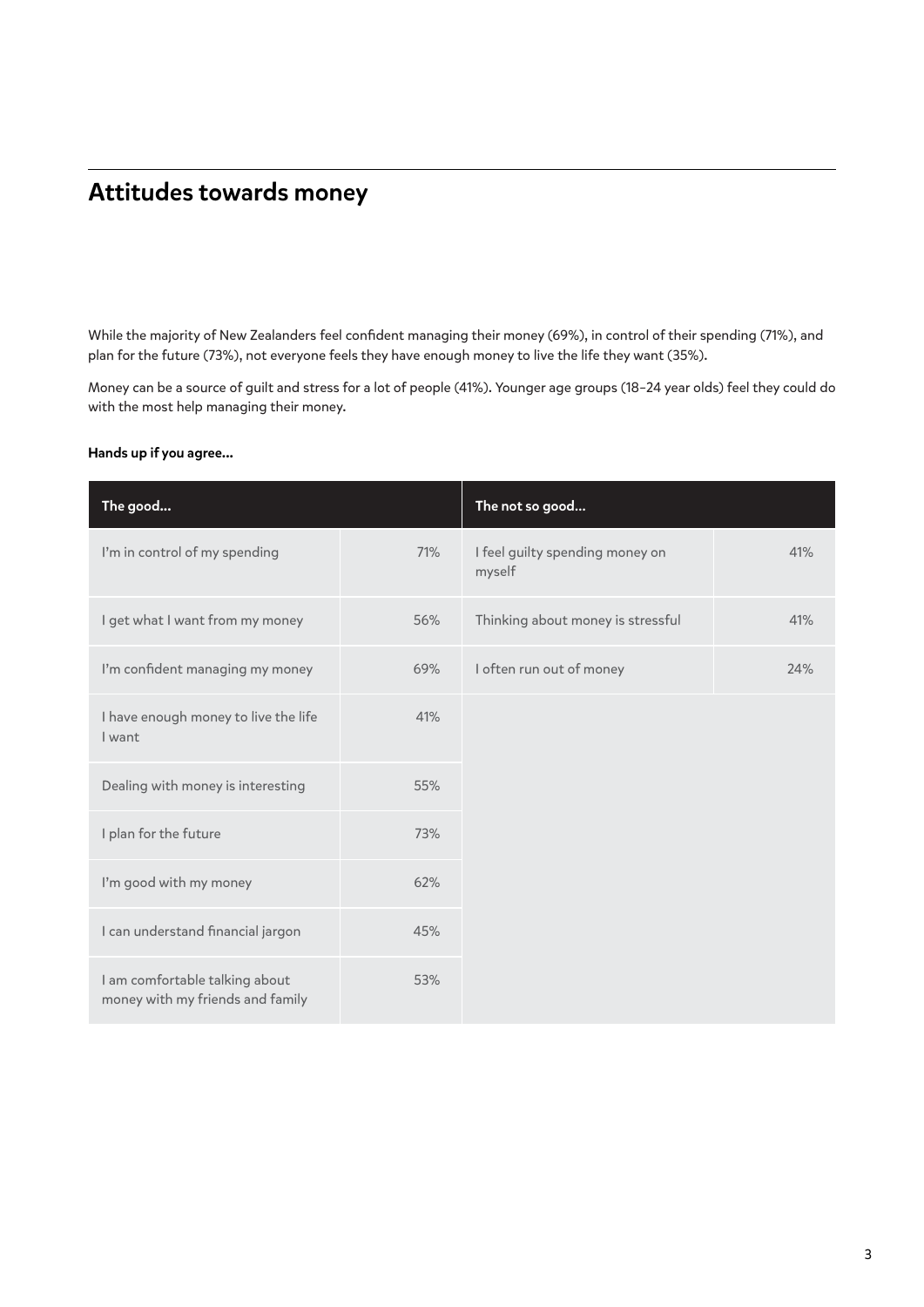#### Day-to-day what's your biggest priority?

On the whole, most people are focused on keeping healthy, spending time with family and staying out of debt.

This differed slightly by gender—keeping healthy and spending time with friends and family are more likely to be priorities amongst women, while men are significantly more likely to say making money motivates them.

| Keeping healthy                       | 58% |
|---------------------------------------|-----|
| Spending time with friends and family | 44% |
| Ensuring my family is taken care of   | 36% |
| Keeping out of debt                   | 30% |
| Managing your money well              | 27% |
| Having a job you enjoy                | 23% |
| Travelling/seeing the world           | 22% |
| Saving for retirement                 | 17% |
| Making money                          | 13% |
| Buying a home                         | 11% |
| Being successful in your job          | 10% |
| Getting a good education              | 5%  |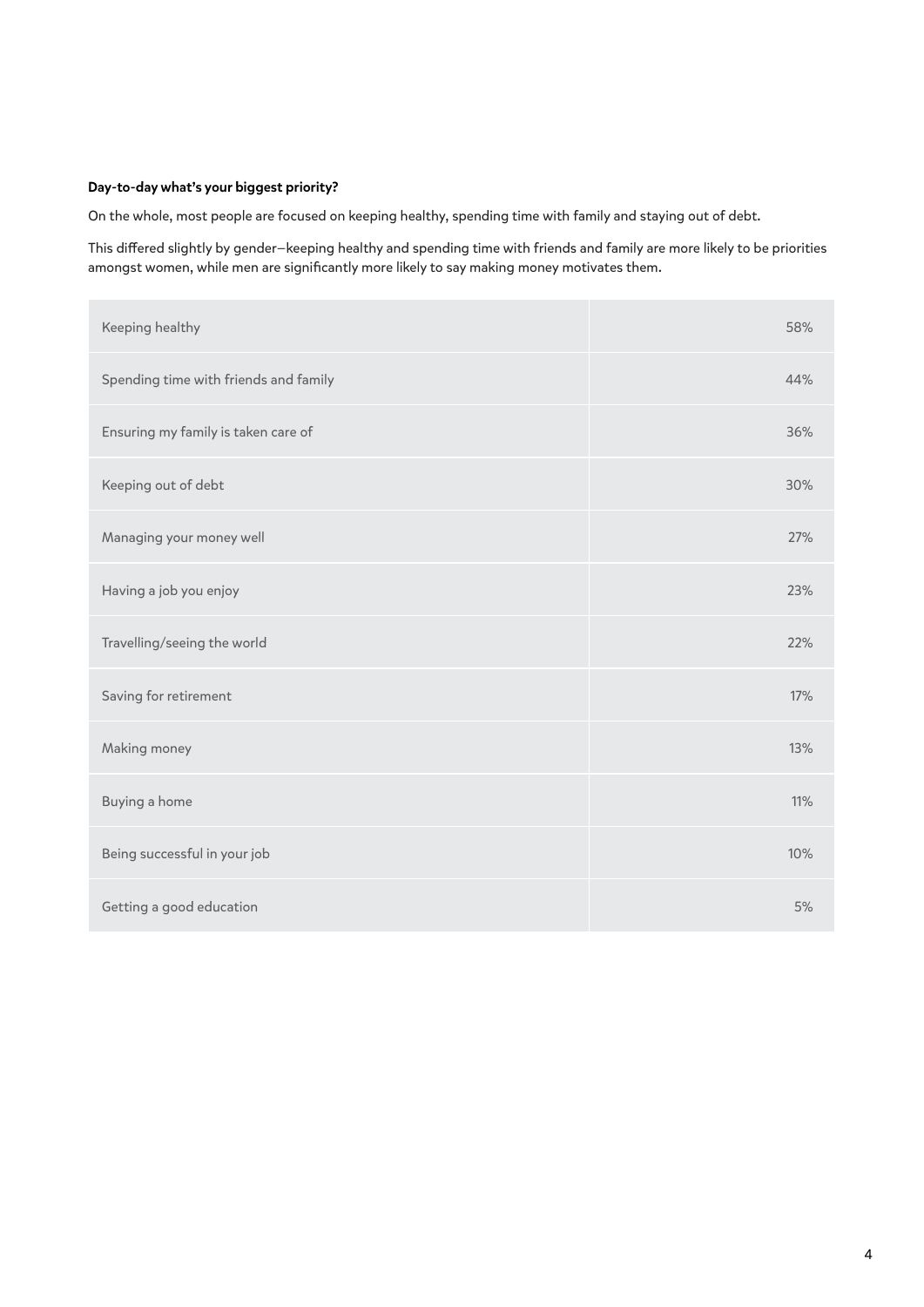# Financial situation

Most common responses included:

#### If you were given \$50 right now, what would you do with it?





#### Which best describes your current financial situation?

| I never have enough<br>money to cover my<br>expenses | I manage to cover<br>expenses but there's<br>nothing left over for<br>luxuries or savings | I cover my expenses with<br>no problem and can easily<br>spend or save | I cover my expenses and<br>there is a little left over to<br>spend or save |
|------------------------------------------------------|-------------------------------------------------------------------------------------------|------------------------------------------------------------------------|----------------------------------------------------------------------------|
| 4%                                                   | 19%                                                                                       | 28%                                                                    | 48%                                                                        |

#### Are you happy with your current financial situation?

| Very unhappy | <b>Unhappy</b> | On the fence | <b>Happy</b> | <b>Very happy</b> |
|--------------|----------------|--------------|--------------|-------------------|
| 4%           | 18%            | 30%          | 39%          | 8%                |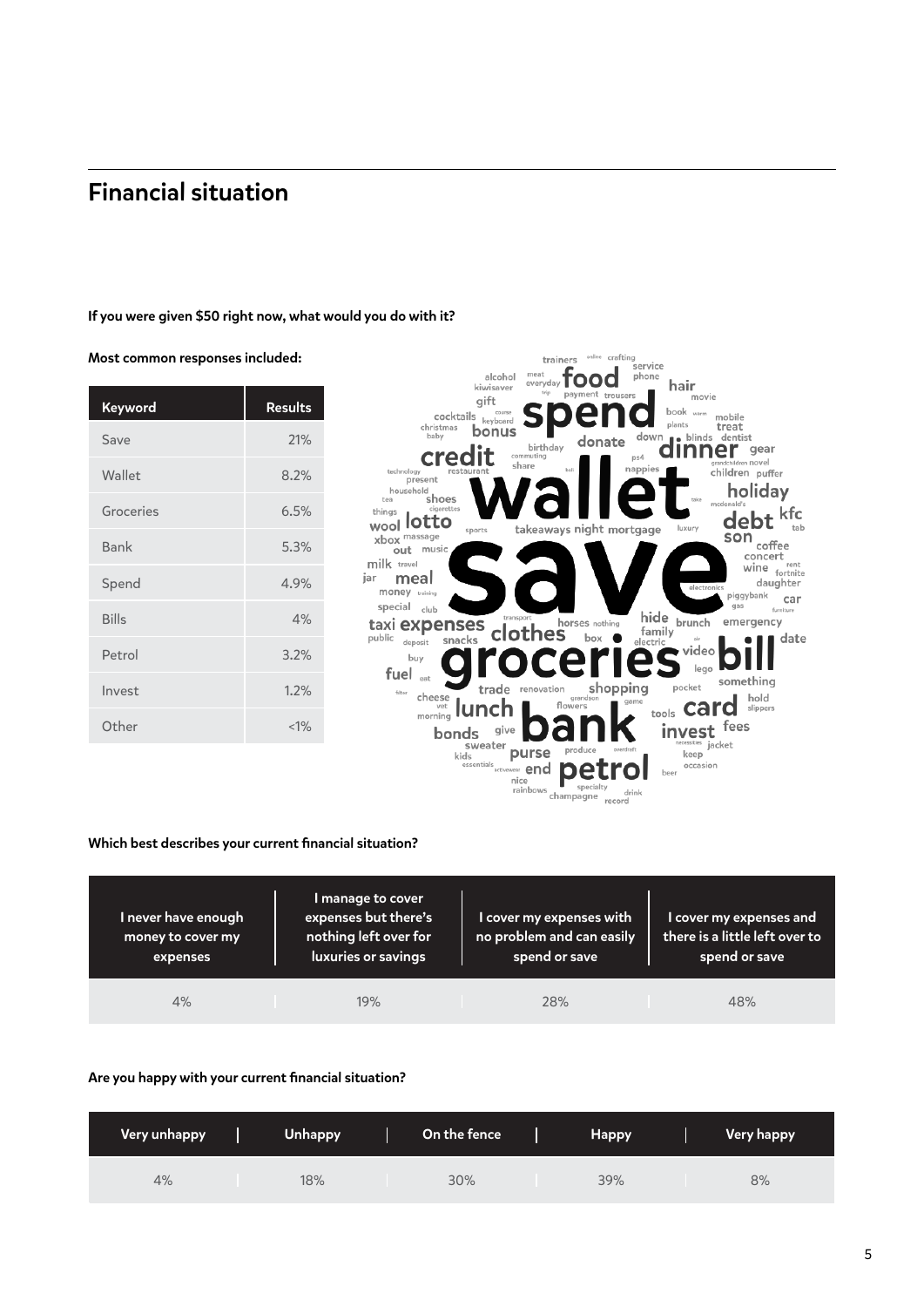# Attitudes towards saving and investing

#### How are Kiwis currently saving and investing?

- The most common form of savings is through a savings account (72%) at a bank, and the majority plan to keep it there (56%).
- The most common form of investments are Kiwisaver (65%), and owning your own home (59%).
- 1 in 5 Kiwis own shares—3% say they have a Sharesies account!
- 4% of New Zealanders don't have any form of investments, and they aren't planning on getting any investments in the next 5 years.

#### What's stopping Kiwis from investing in shares?

With 20% saying they own shares, this means 80% of New Zealanders do not currently have shares at all! Either from not having the cash to spare (36%), not knowing how (34%), or a belief that investing in shares is risky (31%).

#### Who is more likely to have shares?

Knowledge is power, with those who feel knowledgeable about the share market more likely to own shares, as well as males, those over 60 and Aucklanders.

Shares uptake increases when Kiwis enter their late 20's, declines during their 30's, and starts to continue on an upwards rise as Kiwis enter their 40's.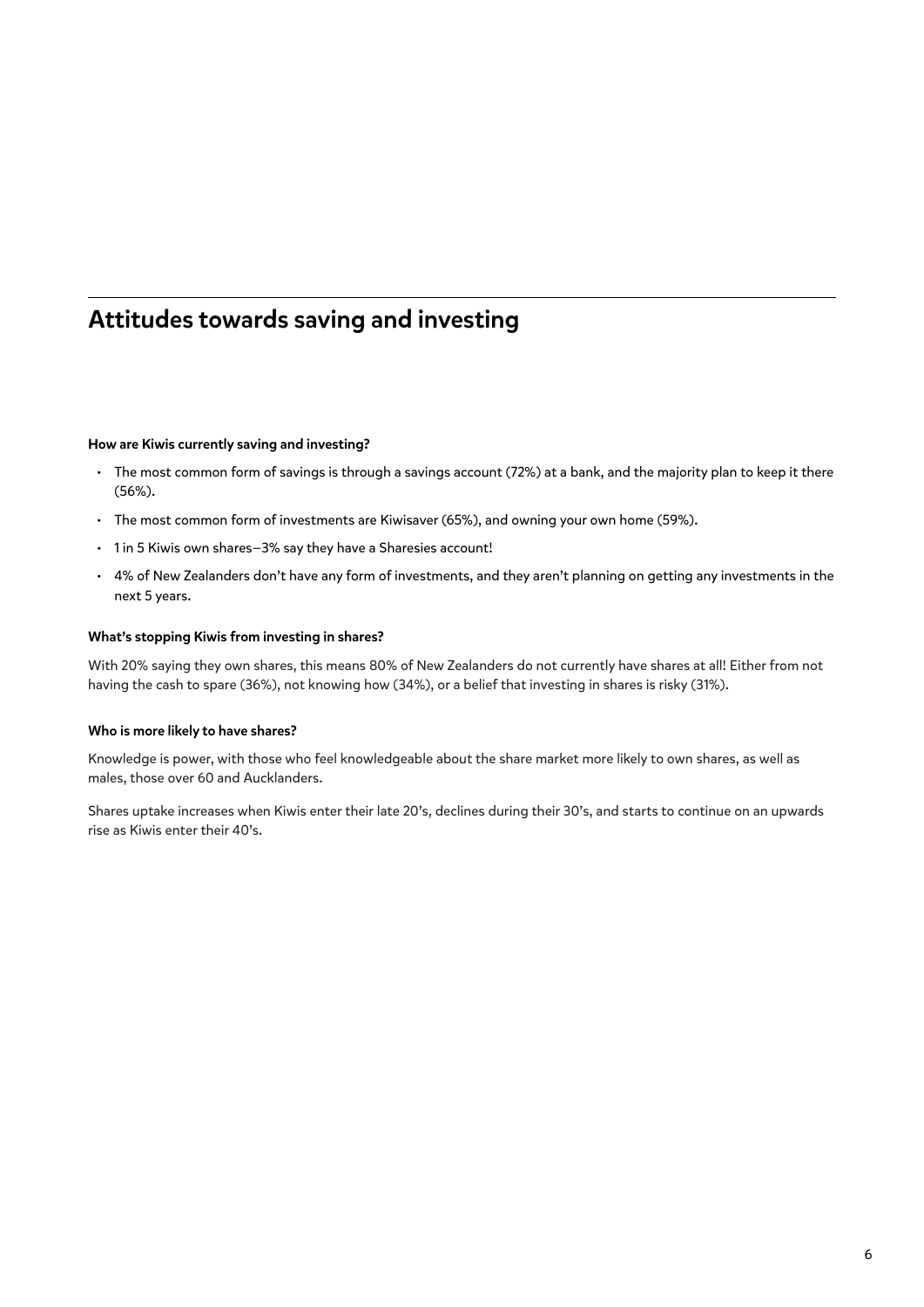## Which savings or investments do you currently have?

| Savings account                            | 72%   |
|--------------------------------------------|-------|
| KiwiSaver                                  | 65%   |
| Own a home                                 | 59%   |
| A term deposit                             | 30%   |
| Shares                                     | 18%   |
| Other superannuation scheme                | 17%   |
| Rental property                            | 14%   |
| <b>Bonds</b>                               | 10%   |
| A unit trust or managed fund               | 6%    |
| Investment portfolio managed by an advisor | 6%    |
| Another type of investment                 | 4%    |
| A Sharesies Portfolio                      | 3%    |
| Government bonds                           | 3%    |
| Peer to peer lending                       | 3%    |
| Gold or other commodities                  | 3%    |
| Commercial property                        | 2%    |
| A property company or syndicate            | 2%    |
| Capital notes or hybrid bonds              | 2%    |
| Cryptocurrency                             | 2%    |
| Derivatives                                | $1\%$ |
| Equity crowdfunding                        | $1\%$ |
| I don't have any of these                  | 4%    |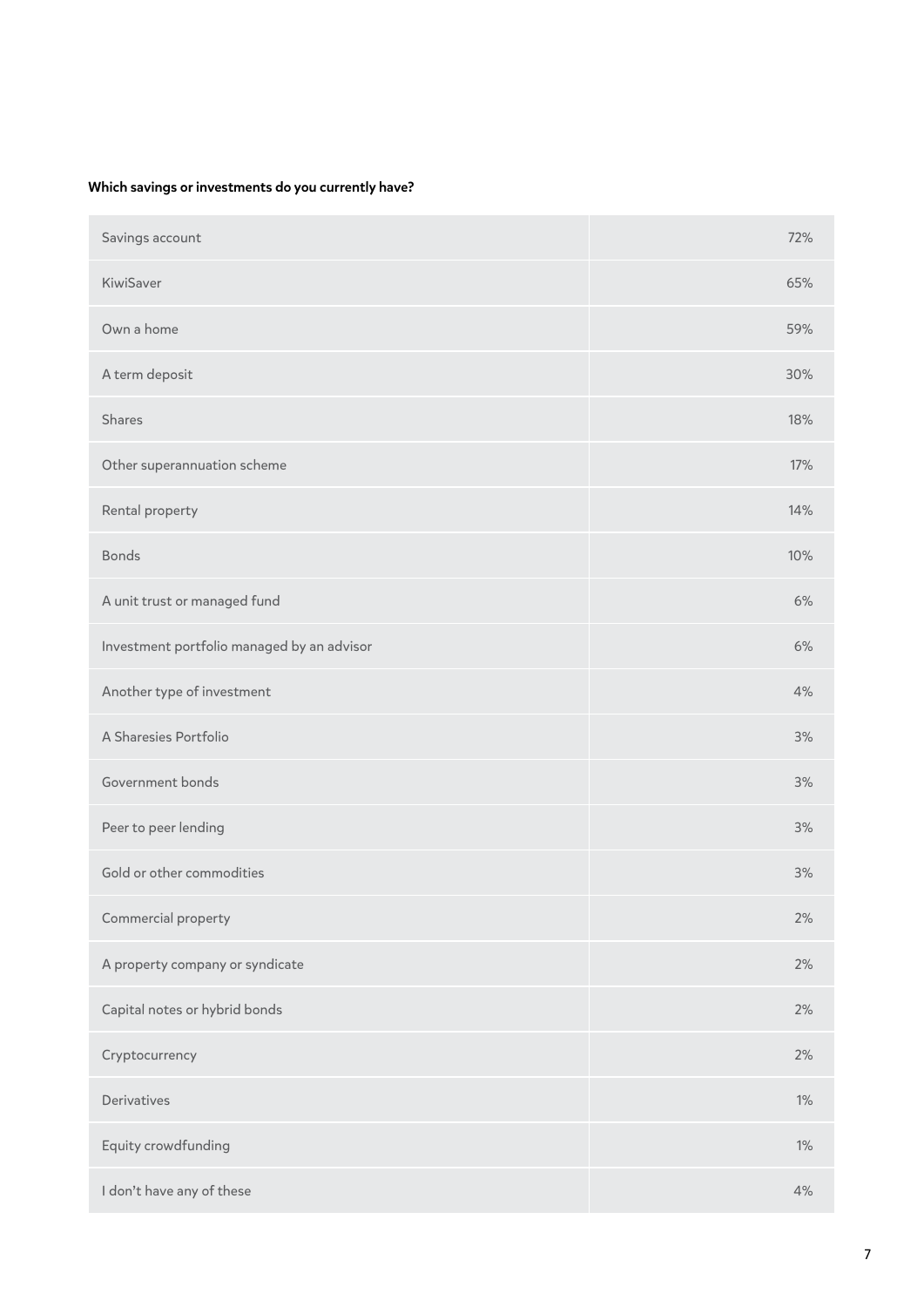## Are you currently saving, and what for?

| Travel or a holiday               | 46% |
|-----------------------------------|-----|
| For retirement                    | 41% |
| To renovate or repair my own home | 25% |
| To pay off debt                   | 25% |
| To buy or repair a car            | 17% |
| A deposit for a house             | 14% |
| For my or my children's education | 12% |
| To give or send money to family   | 7%  |
| To start a family                 | 6%  |
| A wedding                         | 5%  |
| To start or buy a business        | 4%  |
| To start an investment portfolio  | 4%  |
| To move overseas                  | 3%  |
| Other                             | 6%  |
| Not currently saving              | 11% |

## What would you consider doing with your savings?

| Keep them in a bank account                           | 56% |
|-------------------------------------------------------|-----|
| Place them in a term deposit                          | 54% |
| Purchase property                                     | 44% |
| <b>Buy shares</b>                                     | 33% |
| Buy bonds                                             | 19% |
| Buy gold or other commodities                         | 9%  |
| Peer to peer lending                                  | 6%  |
| Invest in a private entity, not on the stock exchange | 6%  |
| Buy cryptocurrency                                    | 5%  |
| Equity crowdfunding                                   | 3%  |
| Other                                                 | 2%  |
| Not sure                                              | 7%  |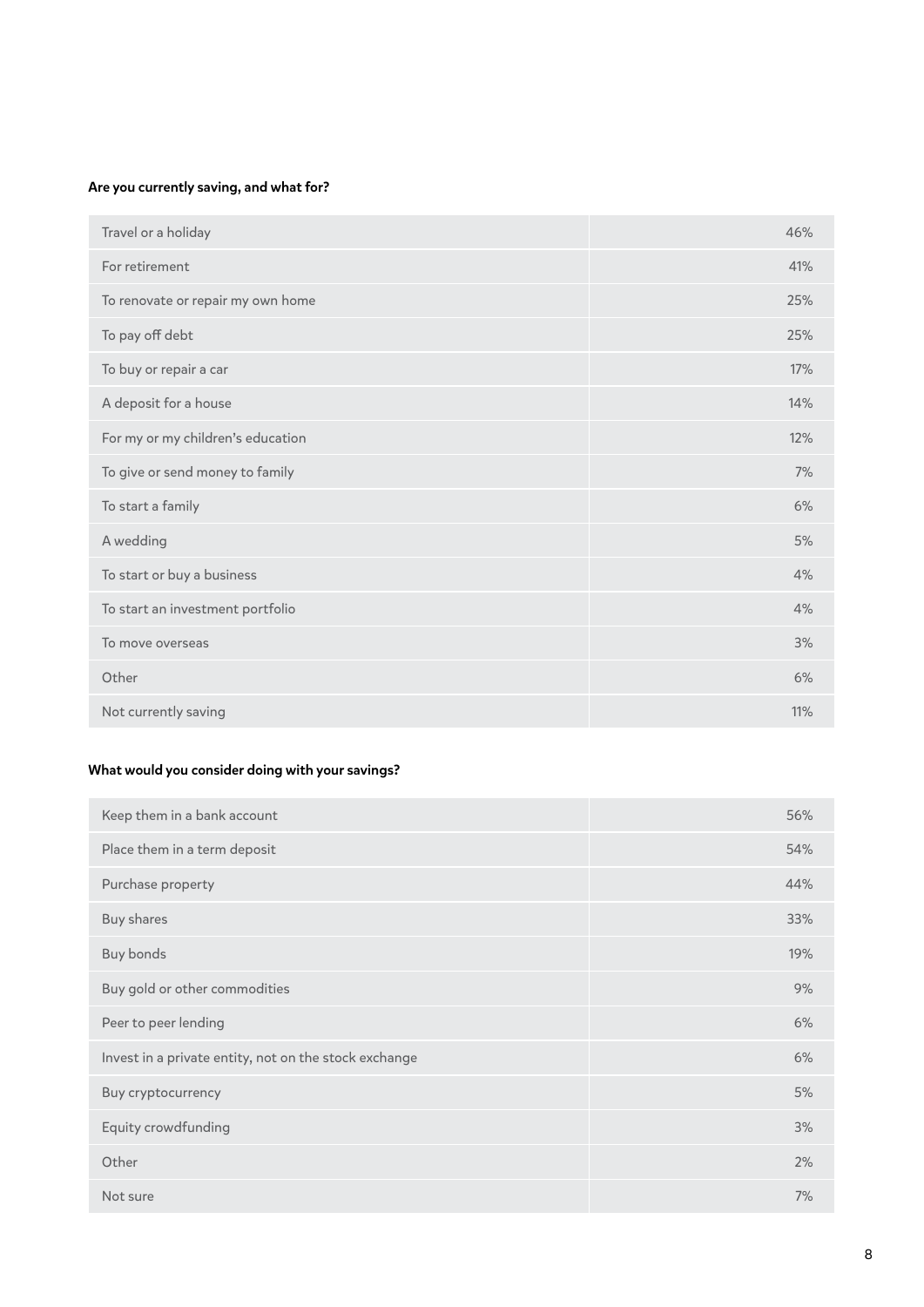### What best describes your attitude towards risk when you're thinking about what to do with your investments?

| l am a conservative investor, I want all my money in low risk/low return<br>investments                                                           | 25% |
|---------------------------------------------------------------------------------------------------------------------------------------------------|-----|
| I am a cautious investor, I want most of my money in low risk investments,<br>but I am happy to put a little in moderate or high risk investments | 48% |
| I am a considered investor, most of my money is in moderate to high risk<br>investments                                                           | 13% |
| l am a risk taker with my money, I like high risk/high return investments                                                                         | 3%  |
| Don't know                                                                                                                                        | 11% |

#### How would you go about reaching your financial goals?

| I would choose a safe investment<br>which grows slowly but steadily<br>even it it means slower growth |  |  |   |  |   |  |  |  | I would invest in the best possible<br>return even if there was a high<br>level of risk involved |  |
|-------------------------------------------------------------------------------------------------------|--|--|---|--|---|--|--|--|--------------------------------------------------------------------------------------------------|--|
|                                                                                                       |  |  | 4 |  | 6 |  |  |  |                                                                                                  |  |

|  |  |  |  |  | 1   2   3   4   5   6   7   8   9   10 |  |  |  |  |  |
|--|--|--|--|--|----------------------------------------|--|--|--|--|--|
|  |  |  |  |  | 4% 6% 11% 14% 13% 20% 16% 9% 11% 12%   |  |  |  |  |  |

#### **Overall**

| <b>Cautious</b> | Medium risk | <b>Risk taker</b> |
|-----------------|-------------|-------------------|
| 20%             | 63%         | 11%               |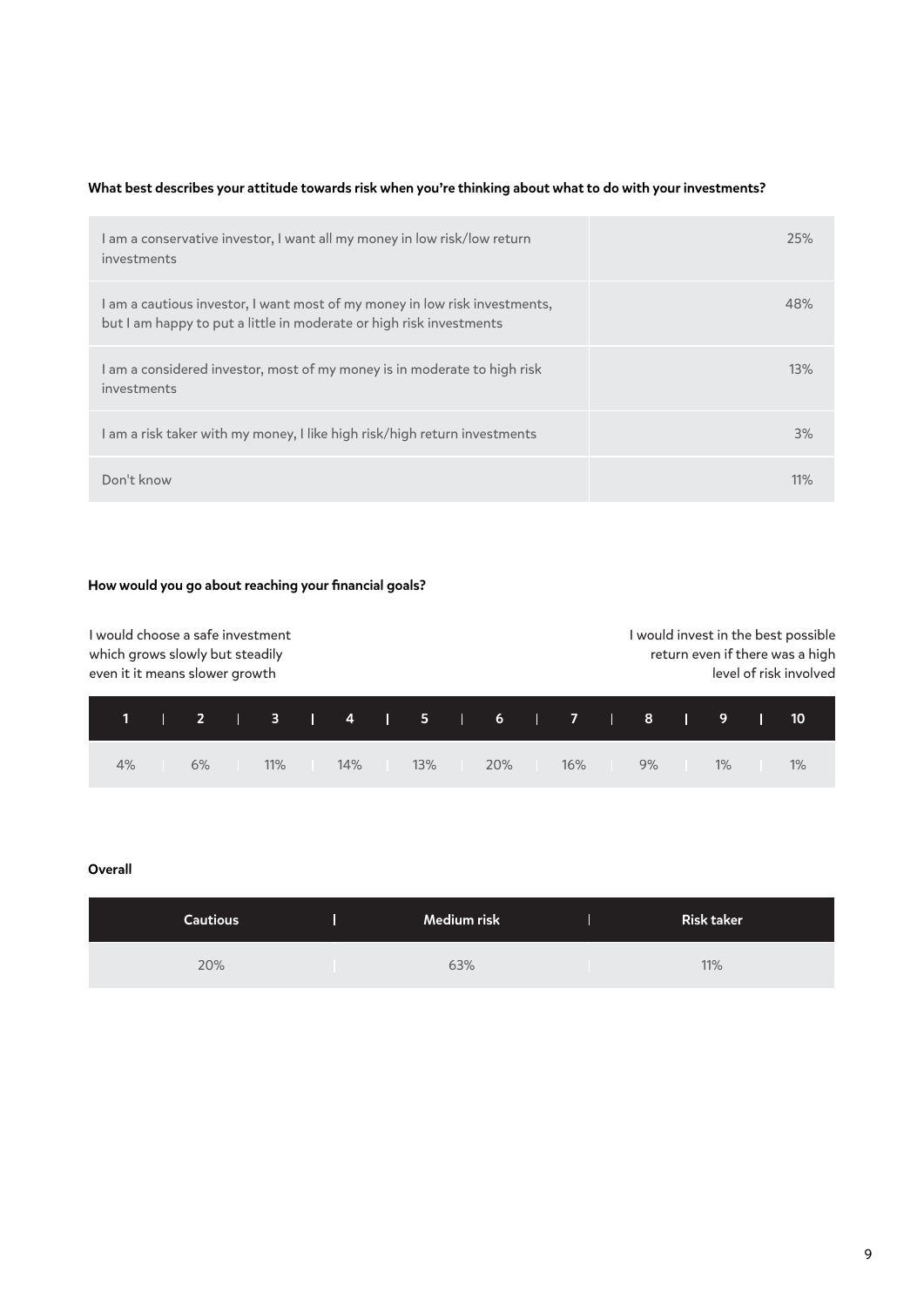### What would you do for \$1000 to invest?

| Sell stuff on Trademe                     | 40% |
|-------------------------------------------|-----|
| Spend less on takeaways                   | 39% |
| Spend less on clothes                     | 33% |
| Dine out less                             | 31% |
| Travel locally instead of internationally | 20% |
| Pause Netflix subscription for a month    | 16% |
| Ask for a payrise                         | 11% |
| None of these                             | 22% |

### When it comes to investing in shares...

| <b>Idea</b>                                                                 | % Agree |
|-----------------------------------------------------------------------------|---------|
| Investing in shares is risky                                                | 62%     |
| Investing in shares is more risky than investing in property                | 50%     |
| Investing in shares is a good way to grow my money                          | 39%     |
| I understand how investing works                                            | 35%     |
| Investing in shares is only for people with a lot of money                  | 35%     |
| Investing in shares is a good way to save for retirement                    | 31%     |
| NZ would be a wealthier country if people invested in shares                | 22%     |
| Investing in shares is a good thing to do no matter how much money you have | 22%     |
| Investing in shares will make more money than investing in property         | 15%     |

### How knowledgeable do you feel about the share market?

66% feel like they're not knowledgeable about the share market.

| Not at all    | Not that      | Don't know | A little bit  | <b>Very</b>   |
|---------------|---------------|------------|---------------|---------------|
| knowledgeable | knowledgeable |            | knowledgeable | knowledgeable |
| 39%           | 27%           | 3%         | 27%           | 5%            |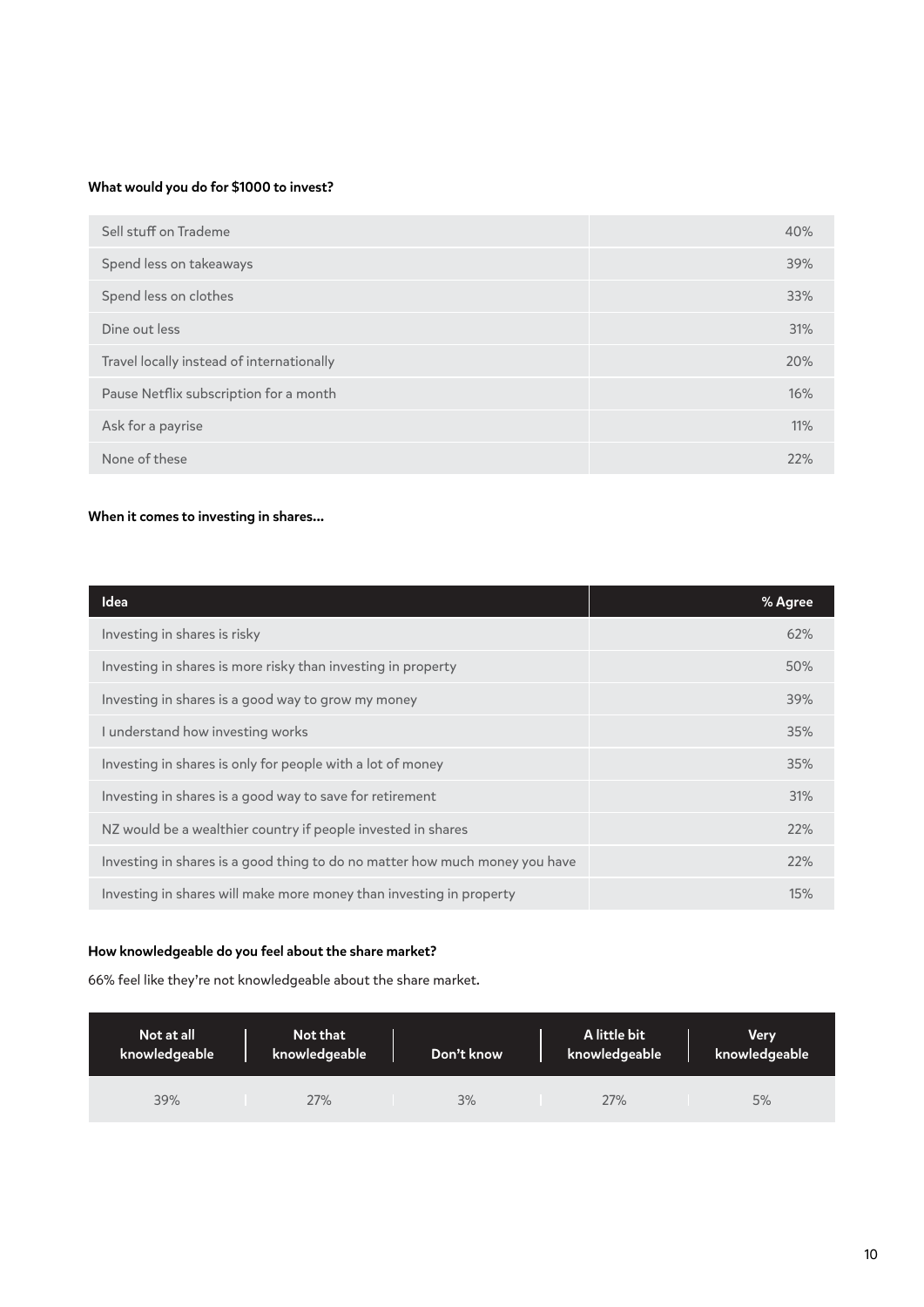### How much money do you think you need to invest in shares each month for it to be worthwhile?

| $$1-19$                                       | 3%  |
|-----------------------------------------------|-----|
| \$20-\$100                                    | 19% |
| \$101-\$500                                   | 26% |
| \$501-\$1,000                                 | 11% |
| \$1,001-\$5,000                               | 9%  |
| \$5,001 or more                               | 6%  |
| Don't think you need to make monthly payments | 25% |

### If you had \$50 to invest right now, what would you invest in?

Most popular sectors to invest in are technology, renewable energy and healthcare.

| Technology         | 23% |
|--------------------|-----|
| Renewable energy   | 22% |
| Healthcare         | 18% |
| Food               | 8%  |
| Agriculture        | 4%  |
| Developing markets | 4%  |
| Don't know         | 18% |

#### If you had the chance to invest \$5 a day to create an investment portfolio, would you?

| I can invest \$5 a day without changing my habits           | 59% |
|-------------------------------------------------------------|-----|
| I want to invest \$5 a day but I'd need to change my habits | 23% |
| I'd be unable to invest \$5 a day                           | 8%  |
| I'm not interested in investing                             | 9%  |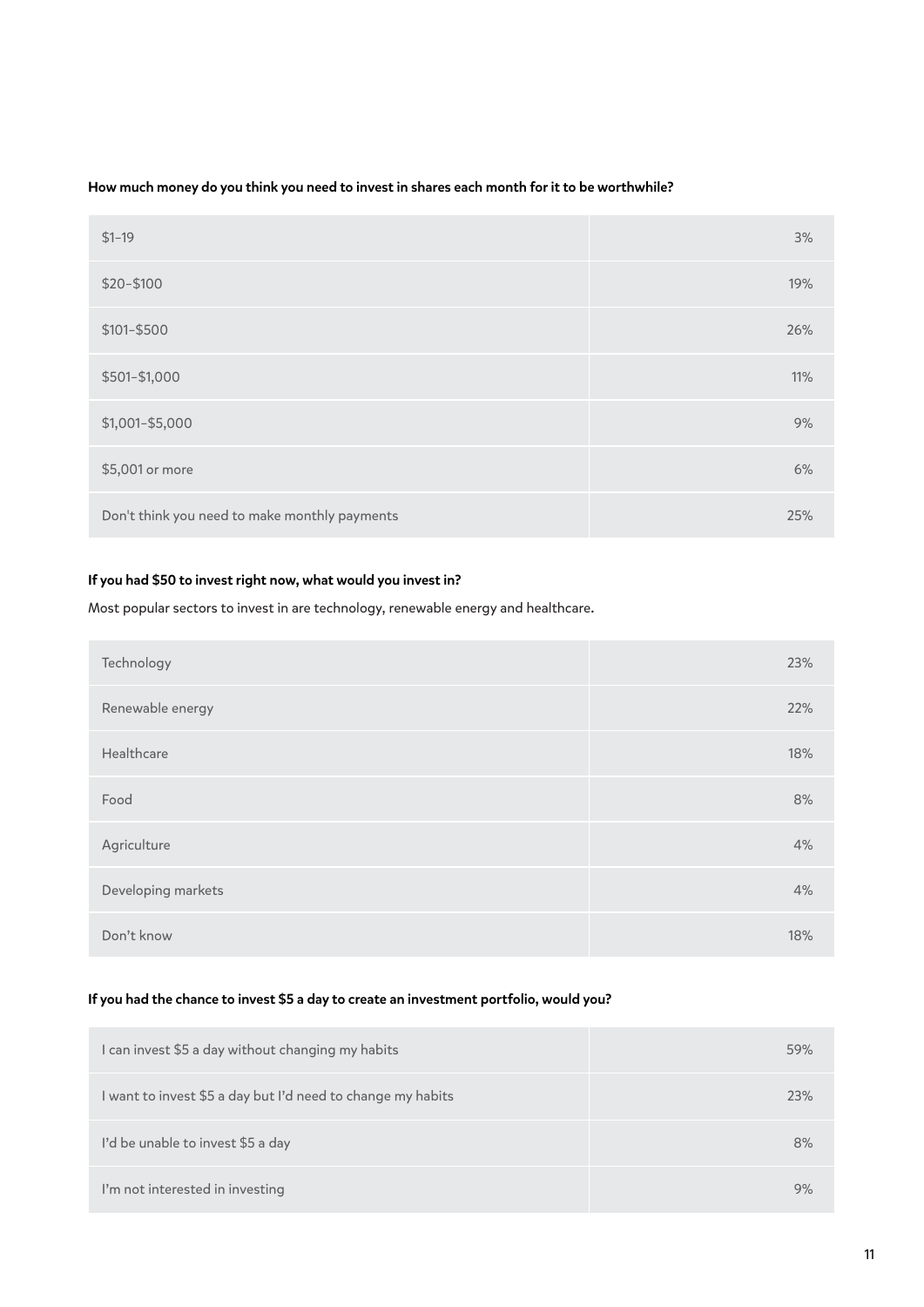# If you're already an investor….

### What do you do when there is a dip in the share market?

| Nothing-it doesn't bother me        | 22% |
|-------------------------------------|-----|
| I keep an eye on it and ride it out | 55% |
| I buy more shares                   | 16% |
| I sell shares                       | 1%  |
| Other                               | 1%  |

### What source of information do you trust to provide investment advice?

| Professional investment/Financial<br>advisors     | 20% |
|---------------------------------------------------|-----|
| I search online                                   | 15% |
| Sorted.co.nz                                      | 4%  |
| My accountant/resources my accountant<br>provides | 5%  |
| My bank/resources my bank provides                | 4%  |
| <b>Friends and family</b>                         | 7%  |
| I follow expert commentators in the media         | 8%  |
| Seminars/Webinars or conferences                  | 2%  |
| Other                                             | 1%  |
| I don't trust one source any more than<br>another | 35% |

# If you're not an investor...

## What's stopping you from investing in shares?

| I don't have enough money to invest  | 36% |
|--------------------------------------|-----|
| I don't know how to invest           | 34% |
| I think investing in shares is risky | 31% |
| I'd prefer to have cash savings      | 18% |
| I'm saving for a house               | 8%  |

#### What kind of investor do you think you'd be?

| A "DIY" investor who likes to select their<br>own investments                         | 32% |
|---------------------------------------------------------------------------------------|-----|
| A "discusser" who likes to discuss<br>investing with friends or family members        | 28% |
| A "do it for me" investor who likes to have<br>a financial advisor select investments | 29% |
| A "non-investor" who does not get<br>involved at all in investment decisions          | 6%  |
| A "delegator" who likes their partner to<br>make these kind of decisions              | 5%  |

How likely are you to have any investments in the next 5 years?

| <b>Not</b><br>at all<br>likely | <b>Not</b><br>that<br>likely | Don't<br>know | Quite<br>likely | <b>Very</b><br>likely |  |
|--------------------------------|------------------------------|---------------|-----------------|-----------------------|--|
| 30%                            | 18%                          | 23%           | 23%             | 5%                    |  |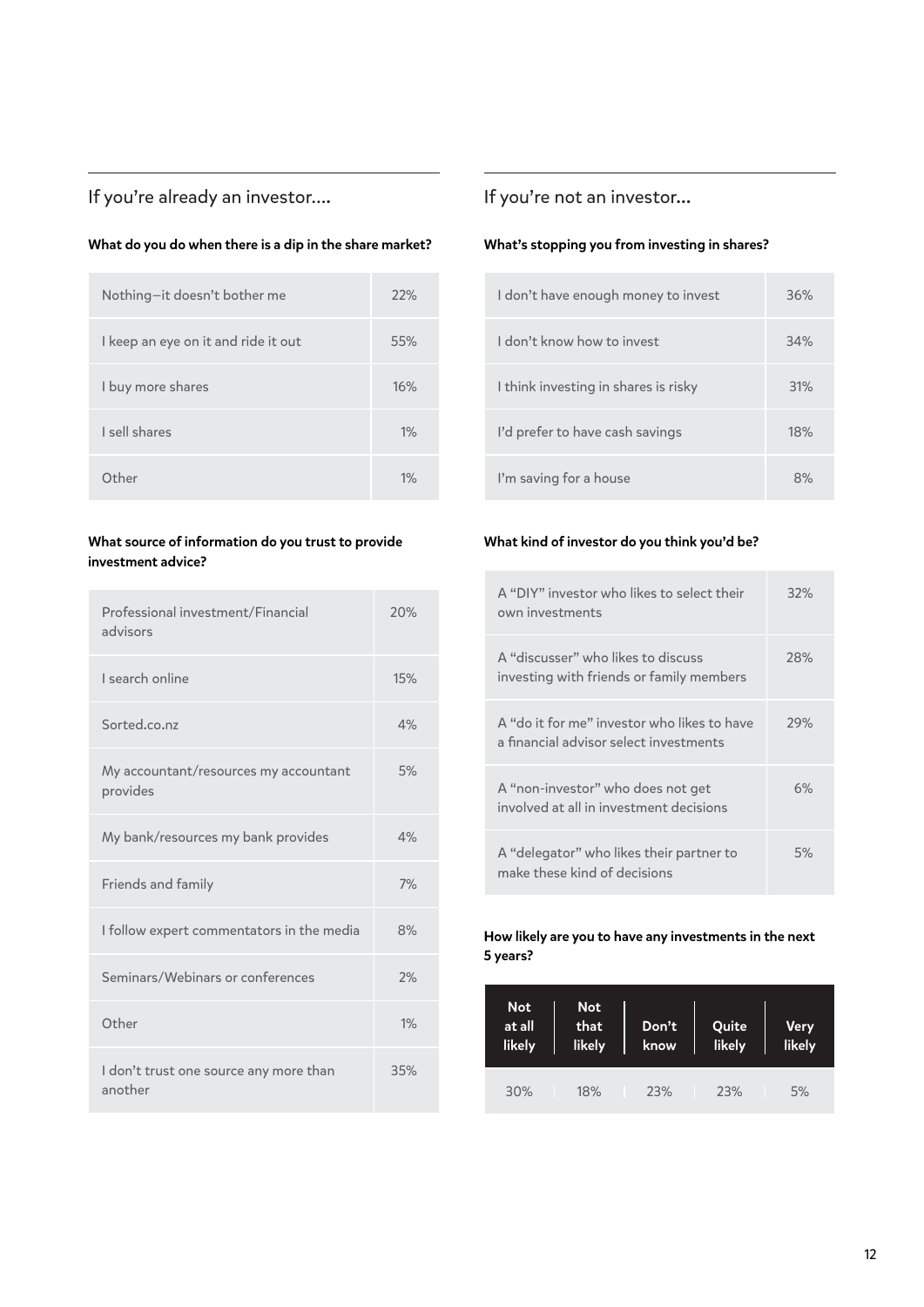# KiwiSaver

- 65% of people have KiwiSaver
- 84% are currently contributing to it
- 69% don't think it will be enough to fund their retirement.
- 64% of people haven't changed KiwiSaver provider—most switch when they change their main bank.
- 35% of working age New Zealanders have not signed up to KiwiSaver and 70% don't intend to.

#### How much money do you think you'll need for retirement for the lifestyle you'd like to have?

| Less than \$100,000                 | 4%  |
|-------------------------------------|-----|
| Between \$100,001 and \$500,000     | 21% |
| Between \$500,001 and \$1,000,000   | 27% |
| Between \$1,000,001 and \$1,500,000 | 17% |
| Between \$1,500,001 and \$2,000,000 | 7%  |
| More than \$2,000,001               | 10% |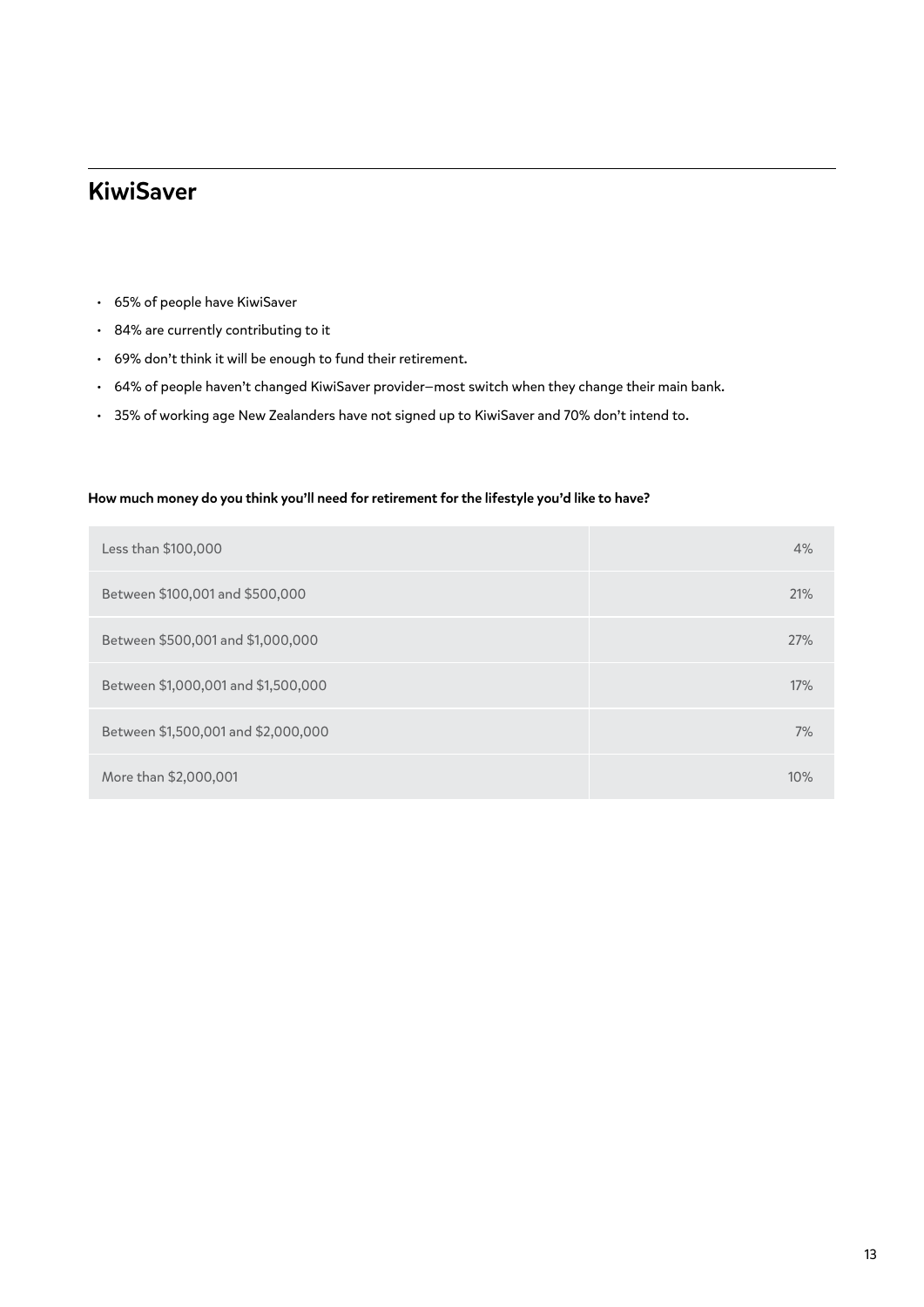# Home ownership

Property is still thought of as the best form of investment above owning shares, and 50% believe it's not as risky as the share market.

18–24 year olds in particular have not been put off the goal of one day owning their own house. 92% would like to eventually own their own home, with only 4% believing it will be unachievable. However, it's still a distant dream for some, with 22% of young New Zealanders believing it will be at least another 10 years away.

Older New Zealanders are a little more pessimistic about the prospect, with higher proportions believing it is more unachievable the older they get.

People who either don't want or don't think homeownership will ever be achievable are happy to let their savings sit at the bank (42%), with only 10% saying they would invest in shares. There is also 1 in 10 who just don't think they will ever have any spare cash (11%).

#### The option for people who don't want to buy a house?

- 42% say they'll they'll keep their money in a savings account
- 28% don't think they'll have spare money
- 11% will top up their KiwiSaver.